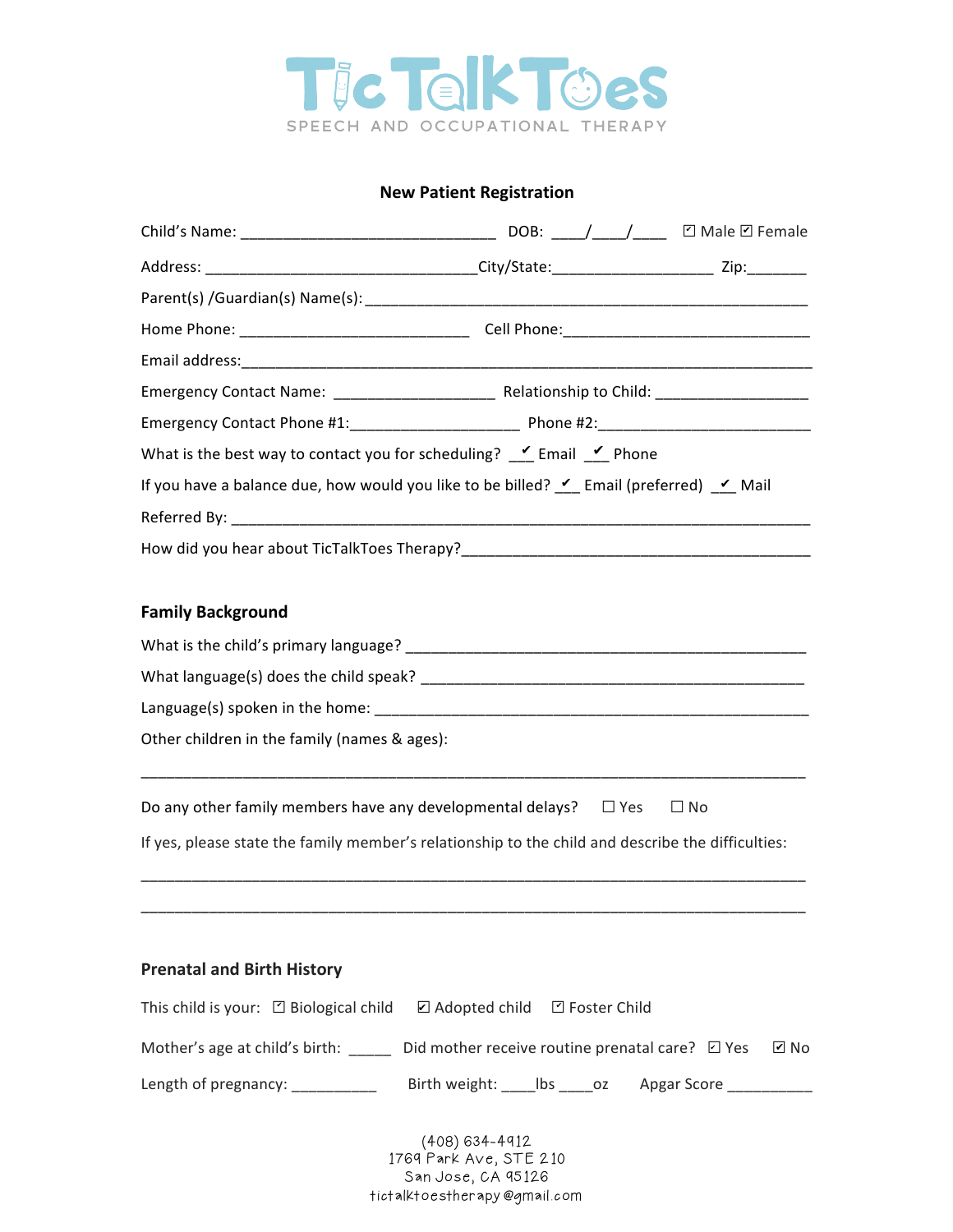

Type of Delivery: **☑ Cesarean** *☑* **Vaginal** *☑ Breech Ø Feet First* ☑ Vaginal

Any unusual conditions that may have affected the pregnancy or birth?

## **Medical History**

Physician's Name: \_\_\_\_\_\_\_\_\_\_\_\_\_\_\_\_\_\_\_\_\_\_\_\_\_\_\_\_\_\_\_\_\_\_\_\_\_\_\_\_\_\_ Phone:\_\_\_\_\_\_\_\_\_\_\_\_\_\_\_

\_\_\_\_\_\_\_\_\_\_\_\_\_\_\_\_\_\_\_\_\_\_\_\_\_\_\_\_\_\_\_\_\_\_\_\_\_\_\_\_\_\_\_\_\_\_\_\_\_\_\_\_\_\_\_\_\_\_\_\_\_\_\_\_\_\_\_\_\_\_\_\_\_\_\_\_\_\_

\_\_\_\_\_\_\_\_\_\_\_\_\_\_\_\_\_\_\_\_\_\_\_\_\_\_\_\_\_\_\_\_\_\_\_\_\_\_\_\_\_\_\_\_\_\_\_\_\_\_\_\_\_\_\_\_\_\_\_\_\_\_\_\_\_\_\_\_\_\_\_\_\_\_\_\_\_\_ 

\_\_\_\_\_\_\_\_\_\_\_\_\_\_\_\_\_\_\_\_\_\_\_\_\_\_\_\_\_\_\_\_\_\_\_\_\_\_\_\_\_\_\_\_\_\_\_\_\_\_\_\_\_\_\_\_\_\_\_\_\_\_\_\_\_\_\_\_\_\_\_\_\_\_\_\_\_\_ 

\_\_\_\_\_\_\_\_\_\_\_\_\_\_\_\_\_\_\_\_\_\_\_\_\_\_\_\_\_\_\_\_\_\_\_\_\_\_\_\_\_\_\_\_\_\_\_\_\_\_\_\_\_\_\_\_\_\_\_\_\_\_\_\_\_\_\_\_\_\_\_\_\_\_\_\_\_\_ 

\_\_\_\_\_\_\_\_\_\_\_\_\_\_\_\_\_\_\_\_\_\_\_\_\_\_\_\_\_\_\_\_\_\_\_\_\_\_\_\_\_\_\_\_\_\_\_\_\_\_\_\_\_\_\_\_\_\_\_\_\_\_\_\_\_\_\_\_\_\_\_\_\_\_\_\_\_\_

\_\_\_\_\_\_\_\_\_\_\_\_\_\_\_\_\_\_\_\_\_\_\_\_\_\_\_\_\_\_\_\_\_\_\_\_\_\_\_\_\_\_\_\_\_\_\_\_\_\_\_\_\_\_\_\_\_\_\_\_\_\_\_\_\_\_\_\_\_\_\_\_\_\_\_\_\_\_

Physician's Address:

Other Physicians/Specialists Involved In Care:

If the child is taking vitamins or medication(s), please list them:

Please list any allergies and how the reactions are managed:

Has the child had any surgeries? If yes, please list the type and when it was completed:

Please indicate if the child has been diagnosed with:

| $\boxdot$ Autism       | $\Box$ Down Syndrome    | ☑ Auditory Processing<br>Disorder | $\boxdot$ Developmental<br>Delay |
|------------------------|-------------------------|-----------------------------------|----------------------------------|
| $\boxdot$ Hearing Loss | <b>☑</b> Cerebral Palsy | □ Tongue Thrust                   | $\boxdot$ Congential Anomaly     |
| □ Genetic Disorder     | $\boxdot$ Dispraxia     | ☑ Sensory Disorder                | □ Intellectual Disability        |

## **Developmental History**

At what approximate age did the child do the following?:

| Sit up:                 | Crawl:          | Stand up:        |
|-------------------------|-----------------|------------------|
| Walk:                   | Babble:         | First word(s):   |
| Put 2 words together:   | Sentences:      | Tell a Story:    |
| Feed self:              | Use utensils:   | Dress self:      |
| Drink from an open cup: | Use the toilet: | Ride a tricycle: |

(408) 634-4912 1769 Park Ave, STE 210 San Jose, CA 95126 tictalktoestherapy@gmail.com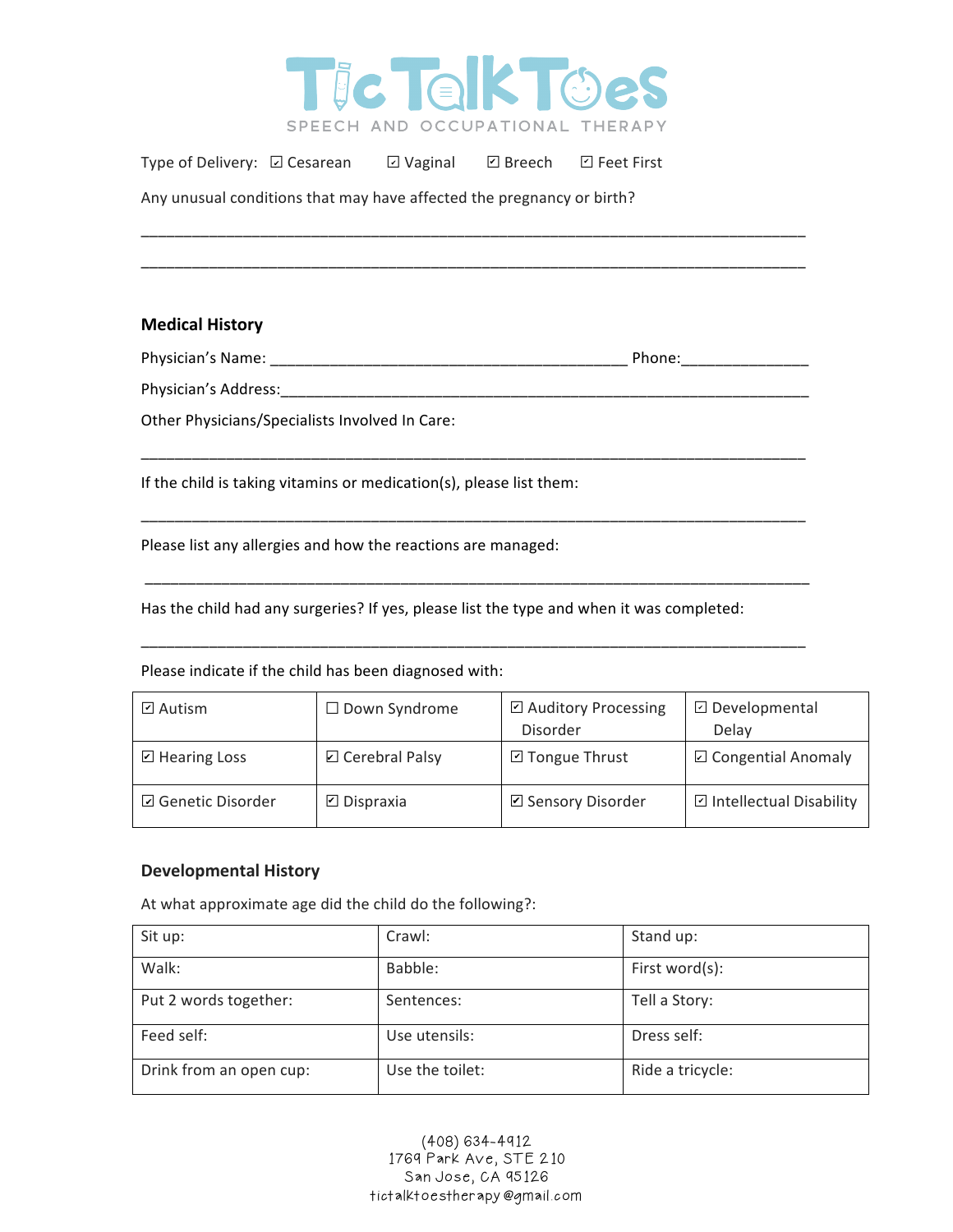

## Language

What percentage of the child's speech do you understand? \_\_\_\_\_\_\_%

How well do people outside of the family understand their speech? \_\_\_\_\_%

How many words does the child say: \_\_\_\_\_\_\_\_\_\_\_\_\_\_\_\_\_\_\_\_\_\_\_\_\_\_\_\_\_

Please indicate the length of words the child uses in a sentence:

**☑ 2** words ☑ 3 words ☑ 4 words *⊡* 5+ words

If the child is not using words, how do they primarily communicate?

Does the child have any difficulty with the following:

| <b>□</b> Attention       | <b>Z</b> Aggression           | <b>⊠</b> Anger                                          | <b>□</b> Frustration Tolerance           |
|--------------------------|-------------------------------|---------------------------------------------------------|------------------------------------------|
| D Chewing or eating      | <b>Ø</b> Excessive drooling   | ■ Answering simple                                      | $\mathbb Z$ Answering $-wh$              |
|                          |                               | questions                                               | questions                                |
| <b>■</b> Understanding   | <b>Z</b> Following directions | <b>Ø</b> Producing speech                               | $\Box$ Stuttering                        |
| people                   |                               | sounds                                                  |                                          |
| $\triangleright$ Reading | <b>P</b> School work          | <b>■ Maintaining eye</b><br>contact                     | <b>P</b> Transitions                     |
| <b>Ø</b> Remembering     | <b>E</b> Word Retrieval       | <b><math>\Xi</math></b> Telling or retelling a<br>story | <b>□</b> Talking in specific<br>settings |

\_\_\_\_\_\_\_\_\_\_\_\_\_\_\_\_\_\_\_\_\_\_\_\_\_\_\_\_\_\_\_\_\_\_\_\_\_\_\_\_\_\_\_\_\_\_\_\_\_\_\_\_\_\_\_\_\_\_\_\_\_\_\_\_\_\_\_\_\_\_\_\_\_\_\_\_\_\_

Other difficulties not listed above:

Please describe any of the above:

#### **Evaluation**

Briefly describe why you're seeking an evaluation by a speech-language pathologist at this time:

\_\_\_\_\_\_\_\_\_\_\_\_\_\_\_\_\_\_\_\_\_\_\_\_\_\_\_\_\_\_\_\_\_\_\_\_\_\_\_\_\_\_\_\_\_\_\_\_\_\_\_\_\_\_\_\_\_\_\_\_\_\_\_\_\_\_\_\_\_\_\_\_\_\_\_\_\_\_ \_\_\_\_\_\_\_\_\_\_\_\_\_\_\_\_\_\_\_\_\_\_\_\_\_\_\_\_\_\_\_\_\_\_\_\_\_\_\_\_\_\_\_\_\_\_\_\_\_\_\_\_\_\_\_\_\_\_\_\_\_\_\_\_\_\_\_\_\_\_\_\_\_\_\_\_\_\_

\_\_\_\_\_\_\_\_\_\_\_\_\_\_\_\_\_\_\_\_\_\_\_\_\_\_\_\_\_\_\_\_\_\_\_\_\_\_\_\_\_\_\_\_\_\_\_\_\_\_\_\_\_\_\_\_\_\_\_\_\_\_\_\_\_\_\_\_\_\_\_\_\_\_\_\_\_\_

\_\_\_\_\_\_\_\_\_\_\_\_\_\_\_\_\_\_\_\_\_\_\_\_\_\_\_\_\_\_\_\_\_\_\_\_\_\_\_\_\_\_\_\_\_\_\_\_\_\_\_\_\_\_\_\_\_\_\_\_\_\_\_\_\_\_\_\_\_\_\_\_\_\_\_\_\_\_

\_\_\_\_\_\_\_\_\_\_\_\_\_\_\_\_\_\_\_\_\_\_\_\_\_\_\_\_\_\_\_\_\_\_\_\_\_\_\_\_\_\_\_\_\_\_\_\_\_\_\_\_\_\_\_\_\_\_\_\_\_\_\_\_\_\_\_\_\_\_\_\_\_\_\_\_\_\_

What are you expecting out of this evaluation / meeting?

\_\_\_\_\_\_\_\_\_\_\_\_\_\_\_\_\_\_\_\_\_\_\_\_\_\_\_\_\_\_\_\_\_\_\_\_\_\_\_\_\_\_\_\_\_\_\_\_\_\_\_\_\_\_\_\_\_\_\_\_\_\_\_\_\_\_\_\_\_\_\_\_\_\_\_\_\_\_